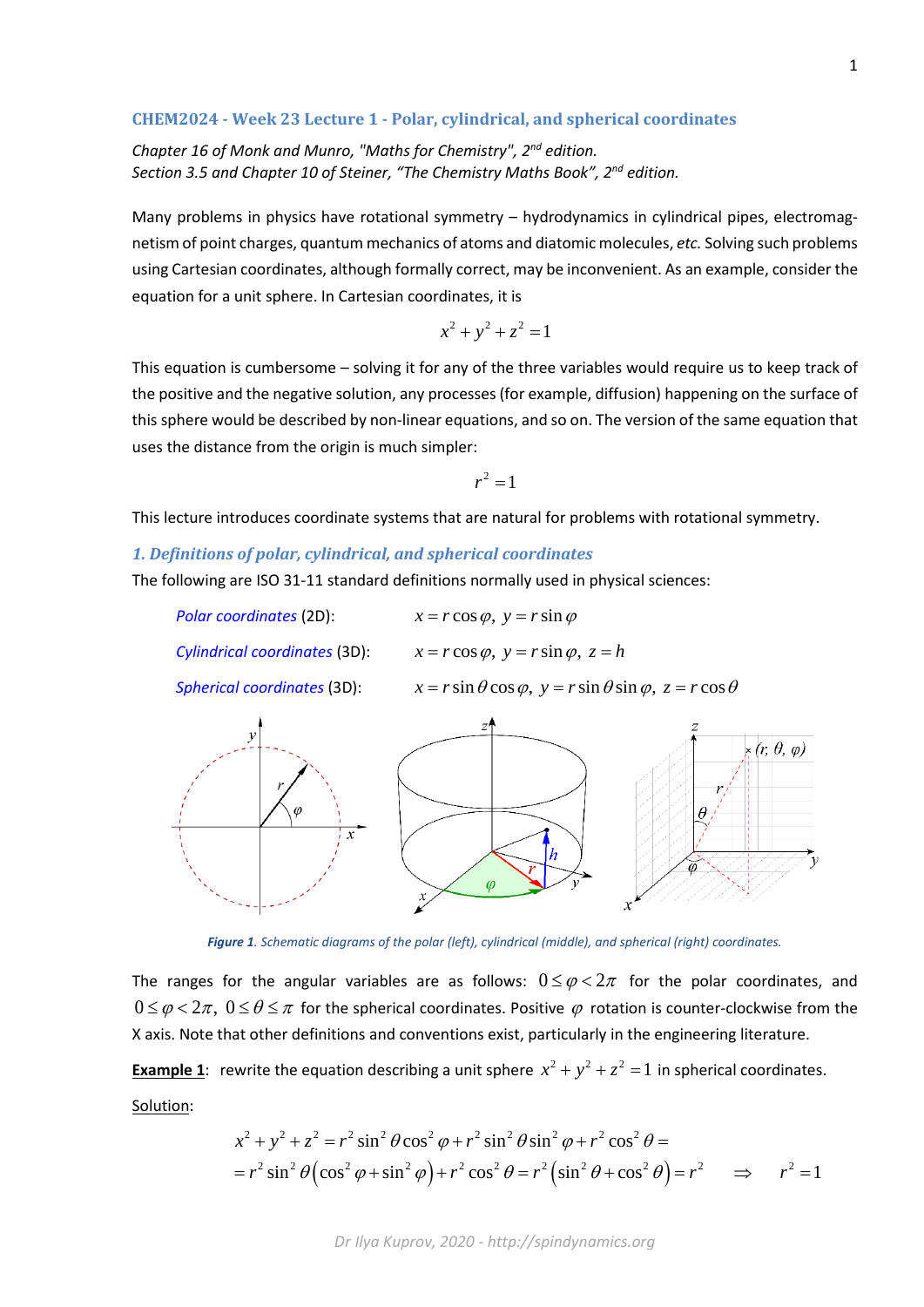#### *2. Inverse relations*

The equations that produce polar, cylindrical and spherical coordinates from Cartesian coordinates are less straightforward. The length of the radius vector is obtained from the definition:  $\sqrt{x^2 + y^2}$  in polar and cylindrical coordinates, and  $\sqrt{x^2 + y^2 + z^2}$  in spherical coordinates. Multiple trigonometric expressions are possible for the ϕ angle (*via* arccos, arcsin, or arctan, depending on the choice of the Cartesian variables), but arctan is preferred in practice for numerical stability reasons. The  $\theta$  angle in spherical coordinates is always positive, and so an arccos is fine:

$$
\begin{cases}\nr = \sqrt{x^2 + y^2} \\
\varphi = \arctan(y/x) \\
h = z\n\end{cases}\n\qquad\n\begin{cases}\nr = \sqrt{x^2 + y^2} \\
\varphi = \arctan(y/x) \\
h = z\n\end{cases}\n\qquad\n\begin{cases}\nr = \sqrt{x^2 + y^2 + z^2} \\
\theta = \arccos(z/r) \\
\varphi = \arctan(y/x)\n\end{cases}
$$
\n(1)

**Example 2**: rewrite the equation describing a logarithmic spiral  $r = ae^{b\varphi}$  in Cartesian coordinates. Solution: a direct substitution followed by a logarithm yields:

$$
\ln \frac{\sqrt{x^2 + y^2}}{a} = b \arctan (y/x)
$$

This is an implicit equation satisfied by all points of the spiral.

## *3. Transformation of derivatives*

In situations when differential equations are transformed from one coordinate system into another, the transformation must be applied to the derivative operators as well as coordinates. Such transformations are accomplished using the multivariate chain rule:

$$
\frac{\partial}{\partial \alpha} f[x(\alpha, \beta, \ldots), y(\alpha, \beta, \ldots), \ldots] = \frac{\partial f}{\partial x} \frac{\partial x}{\partial \alpha} + \frac{\partial f}{\partial y} \frac{\partial y}{\partial \alpha} + \ldots
$$
\n(2)

**Example 2**: differentiate the function  $f(x, y) = x^2 - y^2$  with respect to the polar radius-vector *r* and convert the result into polar coordinates.

Solution:

$$
\frac{\partial f}{\partial r} = \frac{\partial f}{\partial x}\frac{\partial x}{\partial r} + \frac{\partial f}{\partial y}\frac{\partial y}{\partial r} = 2x\cos\varphi - 2y\sin\varphi = 2r\cos^2\varphi - 2r\sin^2\varphi = 2r\cos 2\varphi
$$

#### *4. Spherical Laplacian*

A particularly common differential operator in chemical physics is Laplace operator:

$$
\Delta = \frac{\partial^2}{\partial x^2} + \frac{\partial^2}{\partial y^2} + \frac{\partial^2}{\partial z^2}
$$
 (3)

which occurs, for example, in Schrödinger's equation for the hydrogen atom:

$$
\left[-\frac{\hbar^2}{2\mu}\Delta - \frac{e^2}{4\pi\varepsilon_0 r}\right] \psi(x, y, z) = E\psi(x, y, z)
$$
\n(4)

where  $\mu$  is the reduced mass of the electron-proton system, and all other symbols have their usual meaning. In preparation for the lecture in which we will solve this equation, we need find the expression for Laplace operator in spherical coordinates.